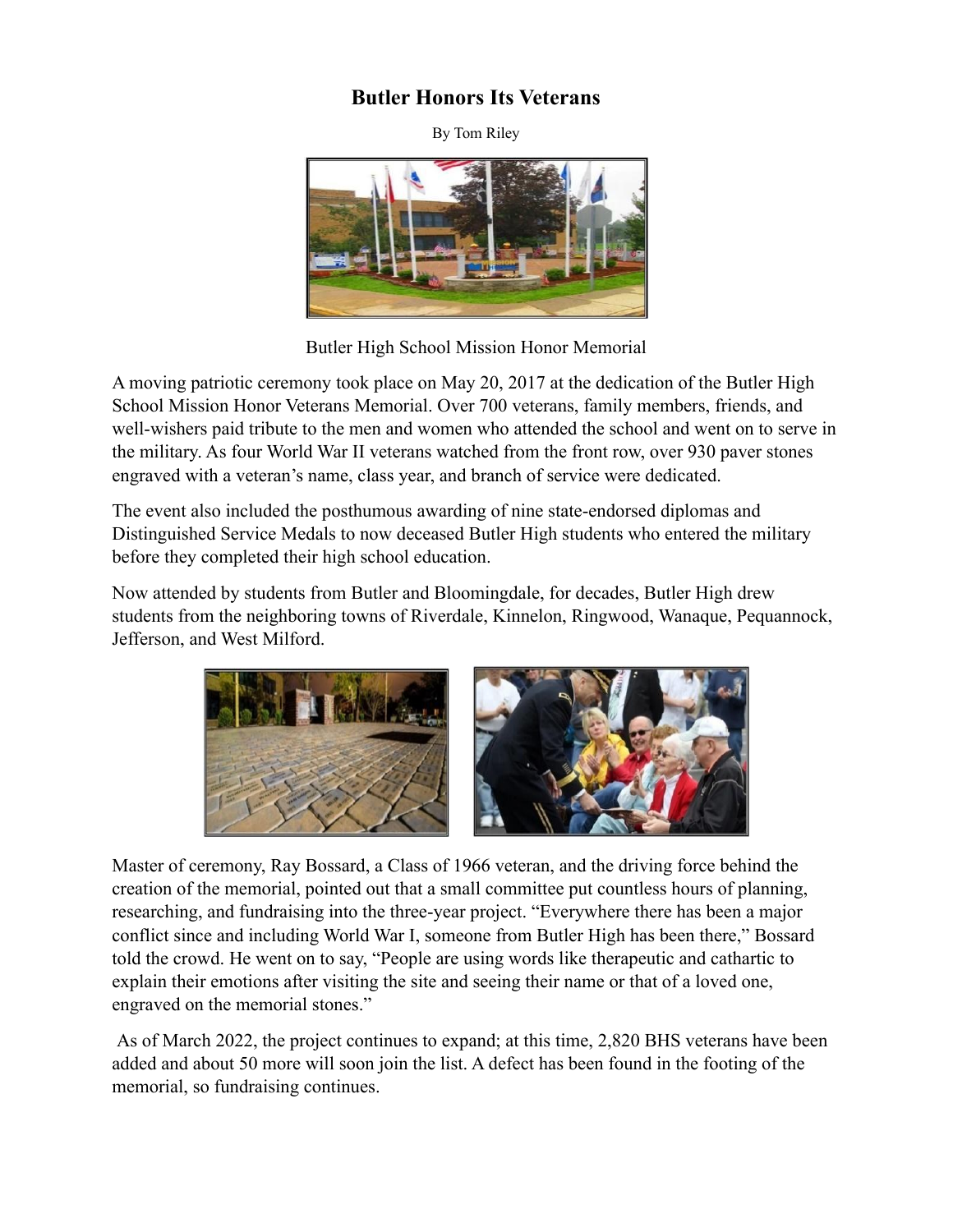## **Butler Honors Its Veterans**



Visit any of Butler's five cemeteries at the end of December and you will see dotted across the landscape a holiday wreath marking every veteran's grave. Mt. Rest, Mt. Calvary, Mt. Holiness, Manning Avenue, Brown/Sanders, and four other area cemeteries are part of the *Wreaths Across America* project.

Ray Bossard, local program coordinator since 2019, and a team of dedicated volunteers lead the effort to make sure every veteran's grave gets a wreath. People place holiday decorations on the graves of their loved ones as a show of respect and remembrance. Bossard has spread that sentiment to honor all of his fellow veterans in our area.

*Wreaths Across America* began in 1992 when Morrill Worcester's wreath company had a surplus of holiday wreaths. Morrill contacted Arlington National Cemetery and arranged for the wreaths to be placed on the graves of veterans. The annual tribute went on quietly until 2005 when the project received national attention after a photo of the stones at Arlington, adorned with wreaths and covered with snow, circulated around the internet. Thousands of requests poured in from all over the country. People wanted to emulate the Arlington project at their local cemeteries.

In 2007, the Worcester family, veterans, and other groups formed *Wreaths Across America*, a non-profit 501 organization. In 2008, over 300 locations held wreath-laying ceremonies in every state, Puerto Rico, at sea, and at 24 overseas cemeteries. By 2020 that number had grown to 2,800 locations, laying 1.7 million memorial wreaths on veterans' graves.

Annual wreath laying ceremonies are held not only at Arlington, but also at the Pearl Harbor Memorial, Bunker Hill, Valley Forge, and the September 11th Memorial. Over 60,000 volunteers work every year to make the project a success.

Our area project has grown from 773 veterans recognized and honored with wreaths in 2019 to 1,959 last year (2021).

A \$15 sponsorship places a fresh balsam fir holiday wreath at the headstone of a Butler or area veteran.